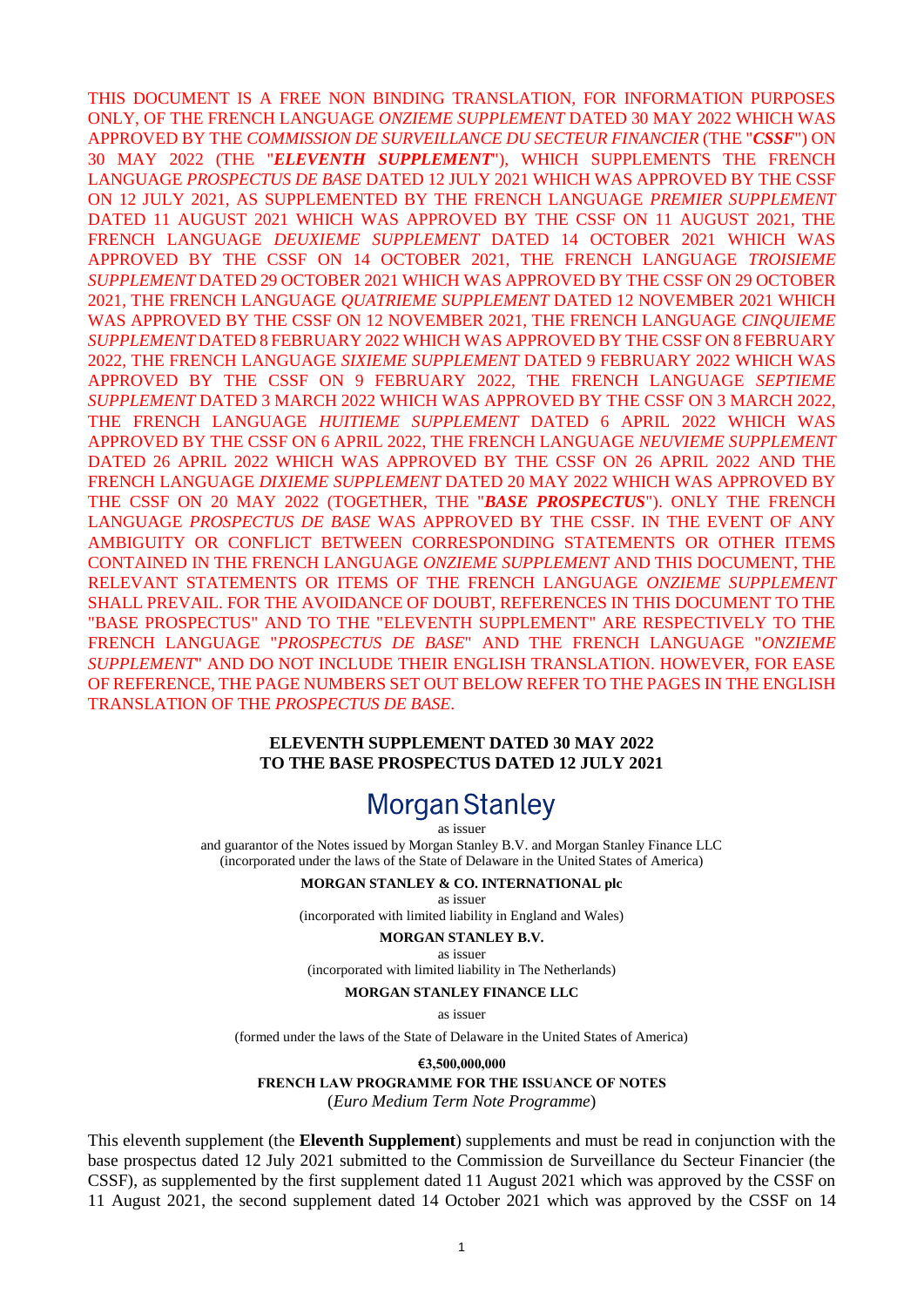October 2021, the third supplement dated 29 October 2021 which was approved by the CSSF on 29 October 2021, the fourth supplement dated 12 November 2021 which was approved by the CSSF on 12 November 2021, the fifth supplement dated 8 February 2022 which was approved by the CSSF on 8 February 2022, the sixth supplement dated 9 February 2022 which was approved by the CSSF on 9 February 2022, the seventh supplement dated 3 March 2022 which was approved by the CSSF on 3 March 2022, the eight supplement dated 6 April 2022 which was approved by the CSSF on 6 April 2022, the ninth supplement dated 26 April 2022 which was approved by the CSSF on 26 April 2022 and the tenth supplement dated 20 May 2022 which was approved by the CSSF on 20 May 2022 (together, the **Base Prospectus**), in connection with the Euro 3,500,000,000 Programme for the issuance of notes (Euro Medium Term Note Programme) (the **Programme**) of Morgan Stanley (**Morgan Stanley**), Morgan Stanley & Co. International plc (**MSIP** or **MSI plc**), Morgan Stanley B.V. (**MSBV**) and Morgan Stanley Finance LLC (**MSFL** and, together with Morgan Stanley, MSIP and MSBV the **Issuers** and each, an **Issuer**) with Morgan Stanley acting in its capacity as guarantor of the Notes issued by MSBV and MSFL. Terms defined in the Base Prospectus have the same meaning when used in this Eleventh Supplement.

The Base Prospectus constitutes a base prospectus in accordance with Article 8 of the Regulation (EU) 2017/1129 of the European Parliament and of the Council of 14 June 2017 on the prospectus to be published when securities are offered to the public or admitted to trading on a regulated market, as amended (the **Prospectus Regulation**).

This Eleventh Supplement has been submitted to the CSSF in its capacity as competent authority pursuant to the Prospectus Regulation. By approving this Eleventh Supplement, the CSSF gives no undertaking as to the economic and financial soundness of the operation or the quality or solvency of the Issuers.

This Eleventh Supplement has been prepared in accordance with Article 23 of the Prospectus Regulation and for the purposes of:

- (a) correct a mistake in Section 5 "Early Redemption Terms" of Part 2 "Additional Terms and Conditions" of the Base Prospectus, as set out in "Part 1" of this Eleventh Supplement;
- (b) correct a mistake in Section 6 "Final Redemption Terms" of Part 2 "Additional Terms and Conditions" of the Base Prospectus, as set out in "Part 2" of this Eleventh Supplement; and
- (c) make certain consequential amendments to section "Pro Forma Final Terms" of the Base Prospectus, as set out in "Part 3" of this Eleventh Supplement.

These amendments shall only apply to Notes which are being offered to the public on the date of this Eleventh Supplement or to Notes to be offered to the public and/or admitted to trading on a regulated market after the date of this Eleventh Supplement. The existing final terms of any other issue of Notes which occurred prior to this Eleventh Supplement shall remain unchanged.

A copy of this Eleventh Supplement shall be available on the websites of (i) the Luxembourg Stock Exchange [\(www.bourse.lu\)](http://www.bourse.lu/) and (ii) the Issuers [\(http://sp.morganstanley.com/EU/Documents\)](http://sp.morganstanley.com/EU/Documents).

In accordance with Article 23.2(a) of the Prospectus Regulation, investors who have agreed to purchase or subscribe for Notes before this Eleventh Supplement is published have the right to withdraw their acceptances during three working days after the publication of this Eleventh Supplement, i.e. no later than 2 June 2022, provided that the Notes had not yet been delivered to the investors at the time when the significant new factor, material mistake or material inaccuracy arose or was noted. Investors may notify the relevant Issuer or Authorised Offeror, as the case may be, should they wish to exercise the right of withdrawal.

Save as disclosed in this Eleventh Supplement, no significant new fact, material mistake or material inaccuracy has arisen or has been noted which may affect the assessment of the Notes since the approval of the Base Prospectus.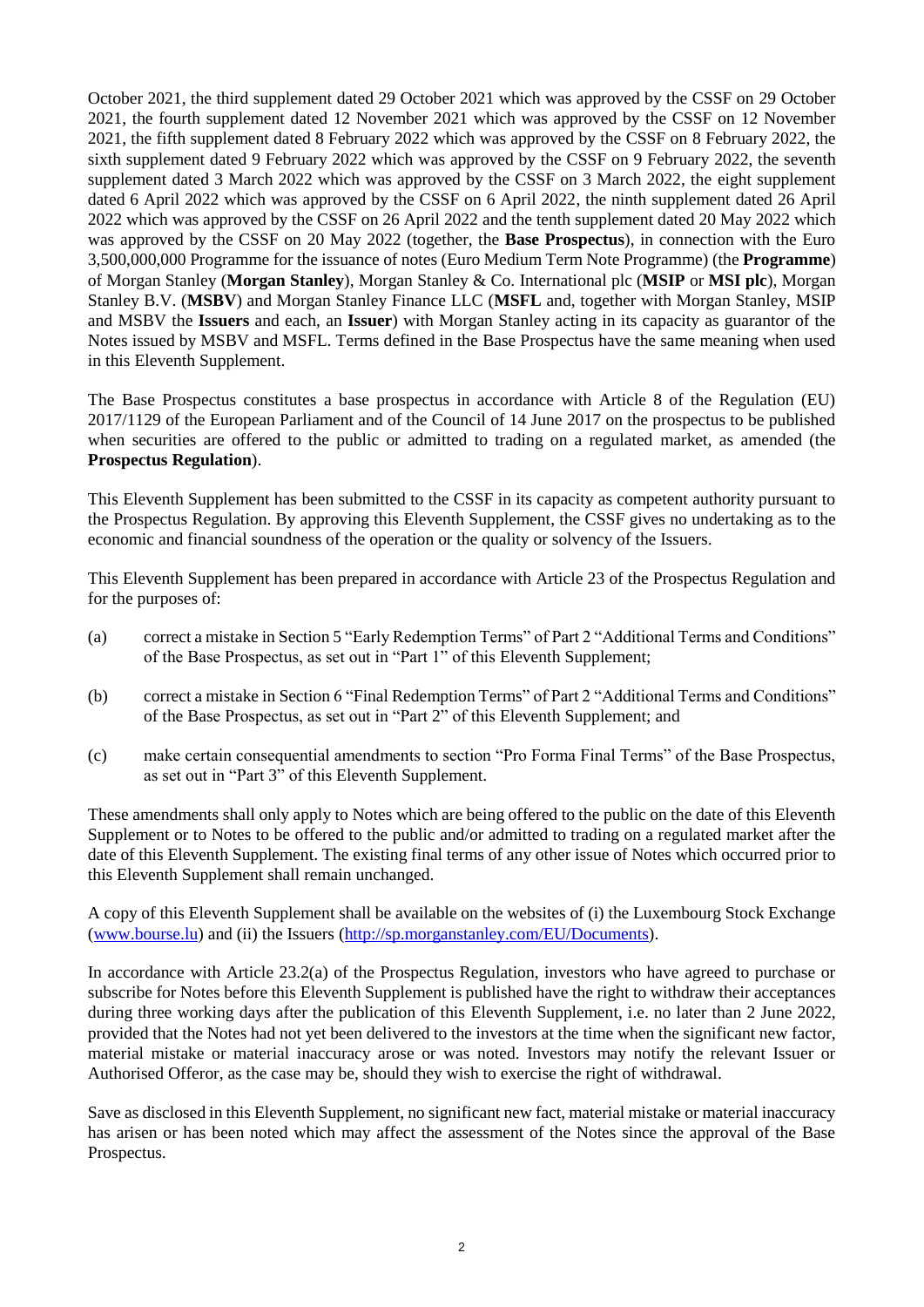To the extent that there is any inconsistency between any statement in this Eleventh Supplement and any statement in or incorporated by reference into the Base Prospectus, the statements of this Eleventh Supplement shall prevail.

The Issuers and the Guarantor accept responsibility for the information contained in this Eleventh Supplement. To the best of the Issuers' and the Guarantor's knowledge, the information contained in this Eleventh Supplement is in accordance with the facts and does not omit anything likely to affect its import.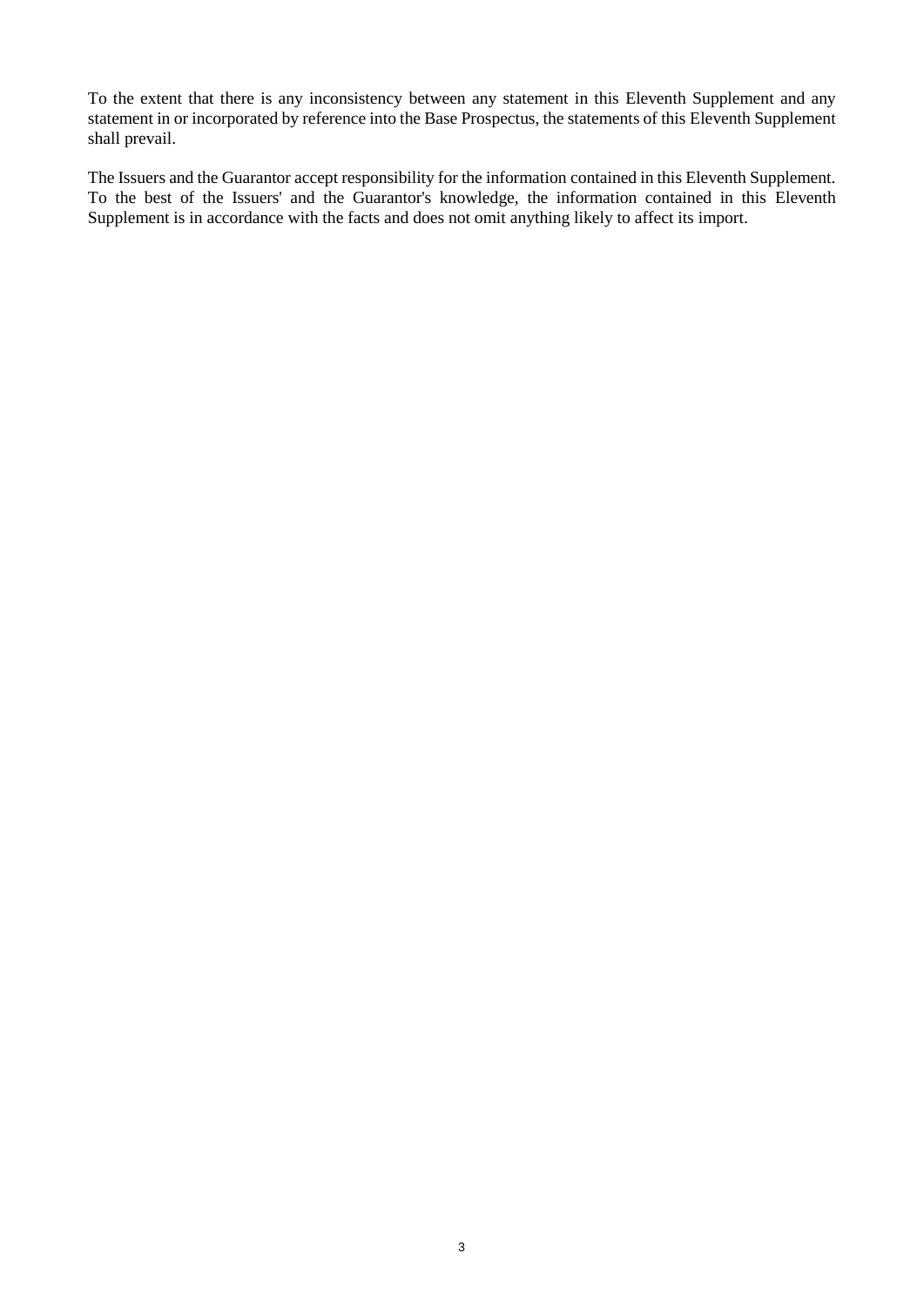### **CONTENT**

**Clause Page**

| 1. |  |
|----|--|
|    |  |
|    |  |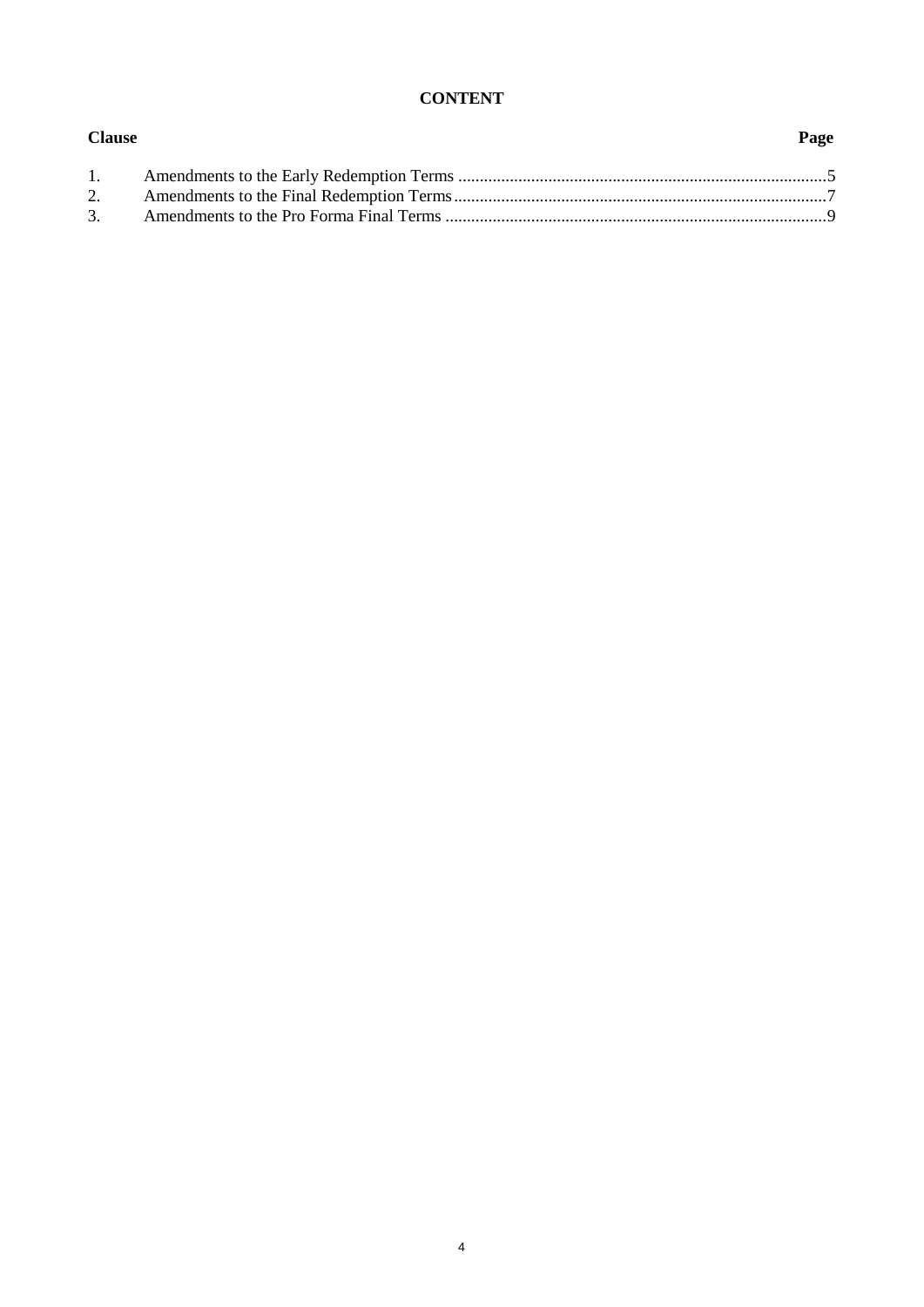#### **1. AMENDMENTS TO THE EARLY REDEMPTION TERMS**

Clause 2 (*Partial Automatic Early Redemption (Principal at Risk)*) of Section 5 "Early Redemption Terms" of Part 2 "Additional Terms and Conditions" of the Base Prospectus, as set out on pages 309 to 310 of the Base Prospectus, is deleted in its entirety and replaced as follows:

# "**2. Partial Automatic Early Redemption (Principal at Risk)**

*If "Partial Automatic Early Redemption" is specified as applicable in the applicable Final Terms, there is a partial automatic early redemption at a fixed partial automatic early redemption rate per Calculation Amount on the partial automatic early redemption date and then, if the Relevant Underlying Performance as of any specified Automatic Early Redemption Valuation Date, is (i) greater than, (ii) greater than or equal to, (iii) less than, or (iv) less than or equal to, as specified in the applicable Final Terms, the relevant value specified as the Autocall Barrier Value, the Notes will be redeemed early by the Issuer at a fixed Automatic Early Redemption Amount (on the Reduced Calculation Amount) on the relevant Automatic Early Redemption Date. For the avoidance of doubt, the Coupon Amount will be calculated after the partial automatic early redemption on the Reduced Calculation Amount (it being specified that the concept of Reduced Calculation Amount is only used for the purposes of the calculation of redemption and interest amounts. The denomination of the Notes will remain the Calculation Amount).* 

If "Partial Automatic Early Redemption" is specified as applicable in the applicable Final Terms, and the Determination Agent determines that, after the Partial Automatic Early Redemption Date, the Relevant Underlying Performance, as of any Automatic Early Redemption Valuation Date, is (i) greater than, (ii) greater than or equal to, (iii) less than, or (iv) less than or equal to, as specified in the applicable Final Terms, the Autocall Barrier Value in respect of such date, then (unless the Notes have been previously redeemed or purchased and cancelled in accordance with the Conditions) an Automatic Early Redemption Event shall be deemed to have occurred and the Issuer shall redeem the Notes on the immediately following Automatic Early Redemption Date at the Automatic Early Redemption Amount for such Automatic Early Redemption Valuation Date being an amount per Reduced Calculation Amount determined by the Determination Agent in accordance with the following formula:

*Automatic Early Redemption Amount = Autocall Early Redemption Rate x Reduced Calculation Amount*

where:

**Automatic Early Redemption Date** means each date specified as such in the applicable Final Terms;

**Autocall Early Redemption Rate** means the percentage rate specified as such in the applicable Final Terms (and if different rates are so specified for different Automatic Early Redemption Valuation Dates, the percentage rate so specified for the relevant Automatic Early Redemption Valuation Date);

**Automatic Early Redemption Valuation Date** means each date specified as such in the applicable Final Terms, subject to adjustment in accordance with Condition 15.11;

**Autocall Barrier Value** means, in respect of an Automatic Early Redemption Valuation Date, the value specified as such in the applicable Final Terms (which may be expressed as a single value or as a percentage);

**Initial Reference Value**, if applicable, means, as specified in the applicable Final Terms, either the value specified as such in the applicable Final Terms or the Relevant Underlying Value as of the Strike Date as determined by the Determination Agent in accordance with the provisions of Section 2 (*Value Determination Terms*) specified as being applicable in the applicable Final Terms;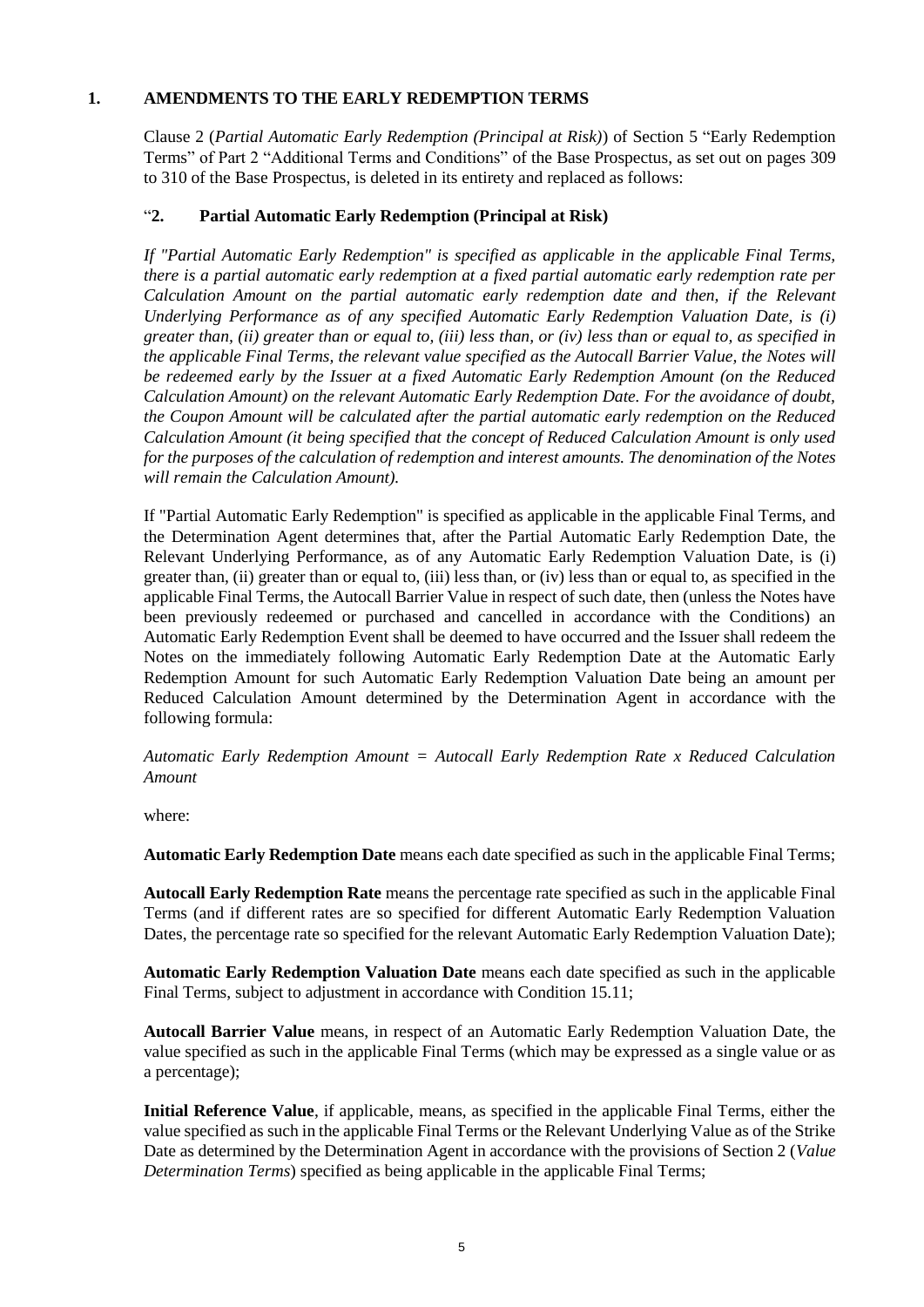**Partial Automatic Early Redemption Rate** means the percentage rate specified as such in the applicable Final Terms;

**Partial Automatic Early Redemption Date** means the date specified in the applicable Final Terms as a date falling after the specified number of months after the Issue Date;

**Reduced Calculation Amount** means the Calculation Amount at the Issue Date less the product to the Partial Automatic Early Redemption Rate and the Calculation Amount;

**Relevant Underlying Performance** means the percentage determined by the Determination Agent in accordance with the provisions of Section 3 (*Performance Determination Terms*) specified as being applicable in the applicable Final Terms, and where the Autocall Barrier Value is expressed in the Final Terms as a level of the Relevant Underlying, the Determination Agent shall, for the purposes of comparing the Relevant Underlying Performance and the Autocall Barrier Value, determine the Relevant Underlying Performance by multiplying the percentage determined in accordance with the provisions of Section 3 (*Performance Determination Terms*) and the Initial Reference Value; and

**Relevant Underlying Value** means the value as determined by the Determination Agent in accordance with the applicable Value Determination Terms as specified in the applicable Final Terms."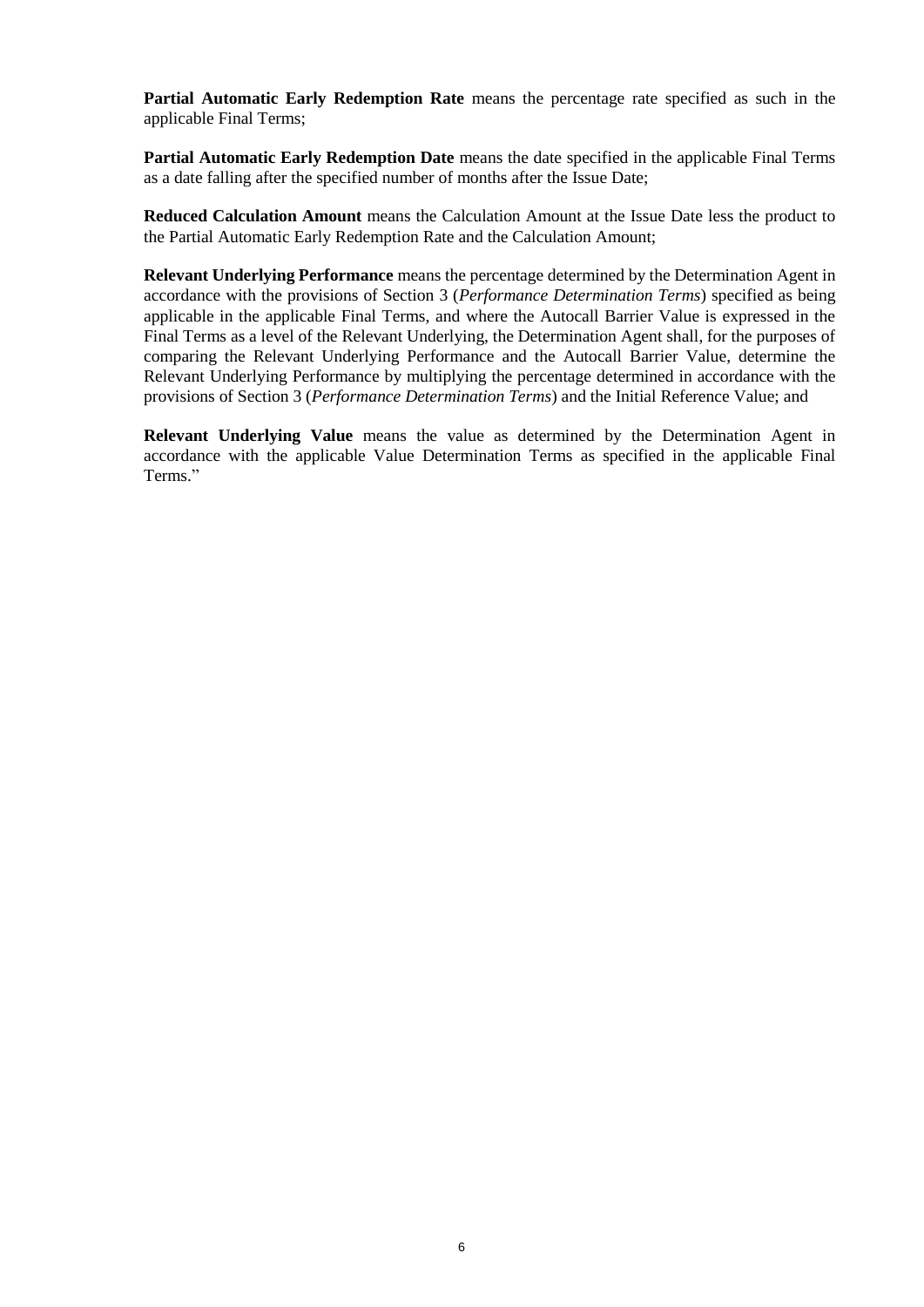### **2. AMENDMENTS TO THE FINAL REDEMPTION TERMS**

Clause 10 (*Redemption linked with the Partial Automatic Early Redemption (Principal at Risk)*) of Section 6 "Final Redemption Terms" of Part 2 "Additional Terms and Conditions" of the Base Prospectus, as set out on pages 328 to 329 of the Base Prospectus, is deleted in its entirety and replaced as follows:

#### "**10. Redemption linked with the Partial Automatic Early Redemption (Principal at Risk)**

*If "Partial Automatic Early Redemption" is specified as applicable in the applicable Final Terms, then "Redemption Linked with Partial Automatic Early Redemption" will also apply to the Notes, if not previously redeemed or cancelled, which will be redeemed by the Issuer on the Maturity Date at either: (a) above Par, if the Relevant Underlying Performance as of the Determination Date is (i) greater than, (ii) greater than or equal to, (iii) less than, or (iv) less than or equal to, as specified in the applicable Final Terms, the value specified as the Upper Final Redemption Barrier Value in the applicable Final Terms, (b) Par, if the Relevant Underlying Performance as of the Determination Date is (i) greater than, (ii) greater than or equal to, (iii) less than, or (iv) less than or equal to, as specified in the applicable Final Terms, the value specified as the Final Redemption Barrier Value in the applicable Final Terms or (c) less than Par, if the Relevant Underlying Performance as of the Determination Date is (i) less than, or (ii) less than or equal to, as specified in the applicable Final Terms, the value specified as the Final Redemption Barrier Value in the applicable Final Terms.* 

If "Partial Automatic Early Redemption" is specified as applicable in the applicable Final Terms, then "Redemption Linked with Partial Automatic Early Redemption" will also be applicable as specified in the applicable Final Terms, the Final Redemption Amount at which the Notes will be redeemed in accordance with Condition 15.1 (*Scheduled Redemption*) shall be an amount per Reduced Calculation Amount equal to:

(a) if the Determination Agent determines that the Relevant Underlying Performance as of the Determination Date is (i) greater than, (ii) greater than or equal to, (iii) less than, or (iv) less than or equal to, as specified in the applicable Final Terms, the value specified as the Upper Final Redemption Barrier Value, the amount determined by the Determination Agent in accordance with the following formula:

*Final Redemption Amount = Reduced Calculation Amount ×[100%+percentage rate]*

- (b) if the Determination Agent determines that the Relevant Underlying Performance as of the Determination Date is (i) greater than, (ii) greater than or equal to, (iii) less than, or (iv) less than or equal to, as specified in the applicable Final Terms, the value specified as the Final Redemption Barrier Value, 100 per cent. of the Reduced Calculation Amount, and
- (c) if the Determination Agent determines that the Relevant Underlying Performance as of the Determination Date is (i) less than, or (ii) less than or equal to, as specified in the applicable Final Terms, the value specified as the Final Redemption Barrier Value, the amount determined by the Determination Agent in accordance with the following formula:

*Final Redemption Amount = Reduced Calculation Amount ×[100% + Relevant Underlying Performance]*

where:

**Determination Date** means, subject to the Conditions, the date specified as such in the applicable Final Terms, subject to adjustments in accordance with Condition 9.1 (Valuation, Market Disruption, Reference Dates and Averaging Dates), Condition 12.1 (Market Disruption, Reference Dates and Averaging Dates), Condition 13.1 (*Market Disruption, Reference Dates and Averaging Dates*) or Condition 14.1 (*Valuation, Market Disruption, Reference Dates and Averaging Dates*) (as the case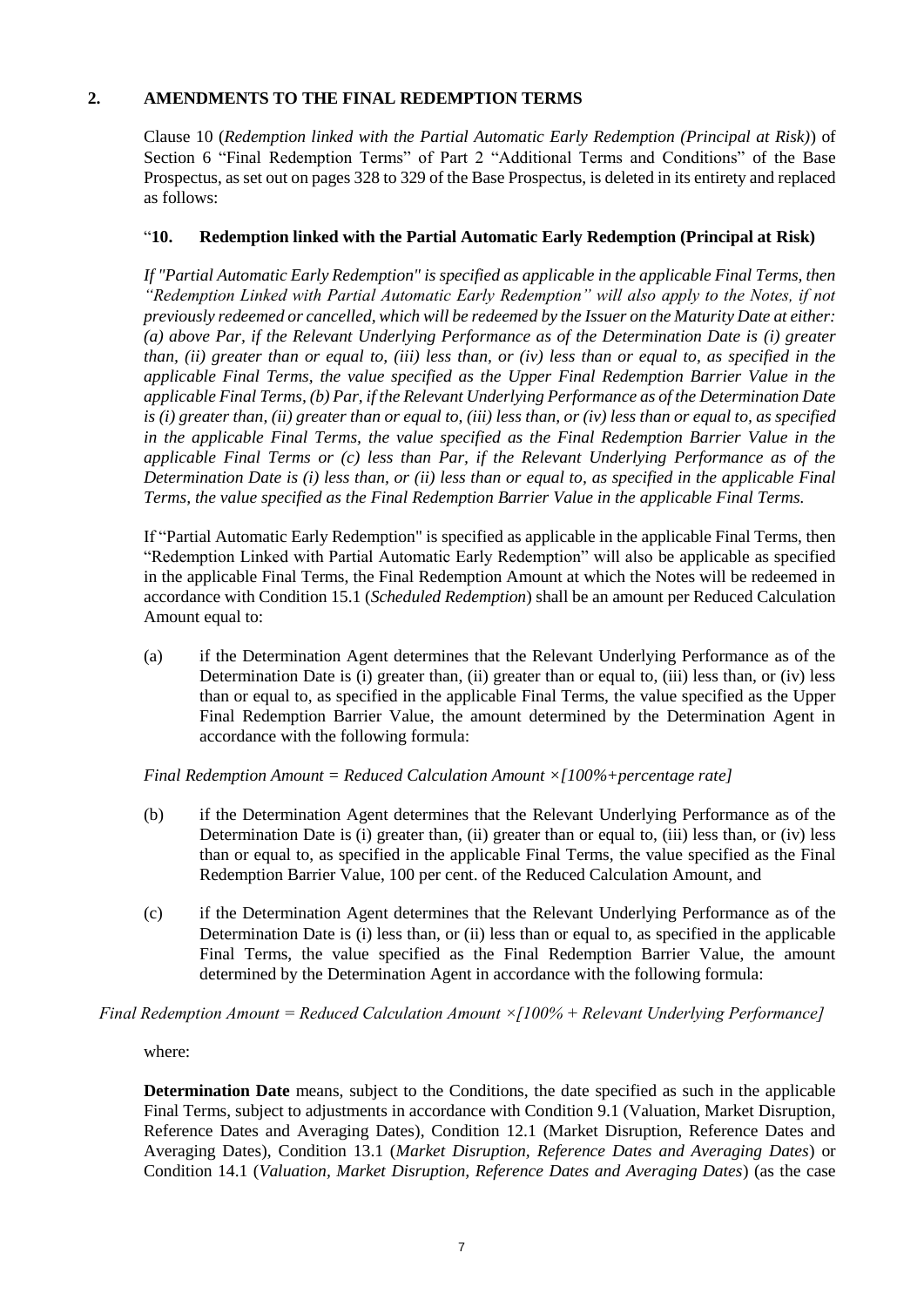may be), which apply *mutatis mutandis* as if such Determination Date were an Interest Determination Date:

**Final Redemption Barrier Value** means the value (being inferior to the Upper Final Redemption Barrier Value) specified as such in the applicable Final Terms which may be expressed as a single value or as a percentage;

**Initial Reference Value**, if applicable, means, as specified in the applicable Final Terms, either the value specified as such in the applicable Final Terms or the Relevant Underlying Value as of the Strike Date as determined by the Determination Agent in accordance with the provisions of Section 2 (*Value Determination Terms*) specified as being applicable in the applicable Final Terms;

**Percentage Rate** means the percentage specified as such in the applicable Final Terms;

**Reduced Calculation Amount** means the Calculation Amount reduced after the automatic early redemption pursuant to "Partial Automatic Early Redemption";

**Relevant Underlying Performance** means the percentage determined by the Determination Agent in accordance with the provisions of Section 3 (*Performance Determination Terms*) specified as being applicable in the applicable Final Terms, and where the Final Redemption Barrier Value is expressed in the Final Terms as a level of the Relevant Underlying, the Determination Agent shall, for the purposes of comparing the Relevant Underlying Performance and the Final Redemption Barrier Value, determine Relevant Underlying Performance by multiplying the percentage determined in accordance with such provisions of Section 3 (*Performance Determination Terms*) and the Initial Reference Value;

**Relevant Underlying Value** means the value determined by the Determination Agent in according with the applicable Value Determination Terms as specified in the applicable Final Terms; and

**Upper Final Redemption Barrier Value** means the value (being superior to the Final Redemption Barrier Value) specified as such in the applicable Final Terms which may be expressed as a single value or as a percentage."